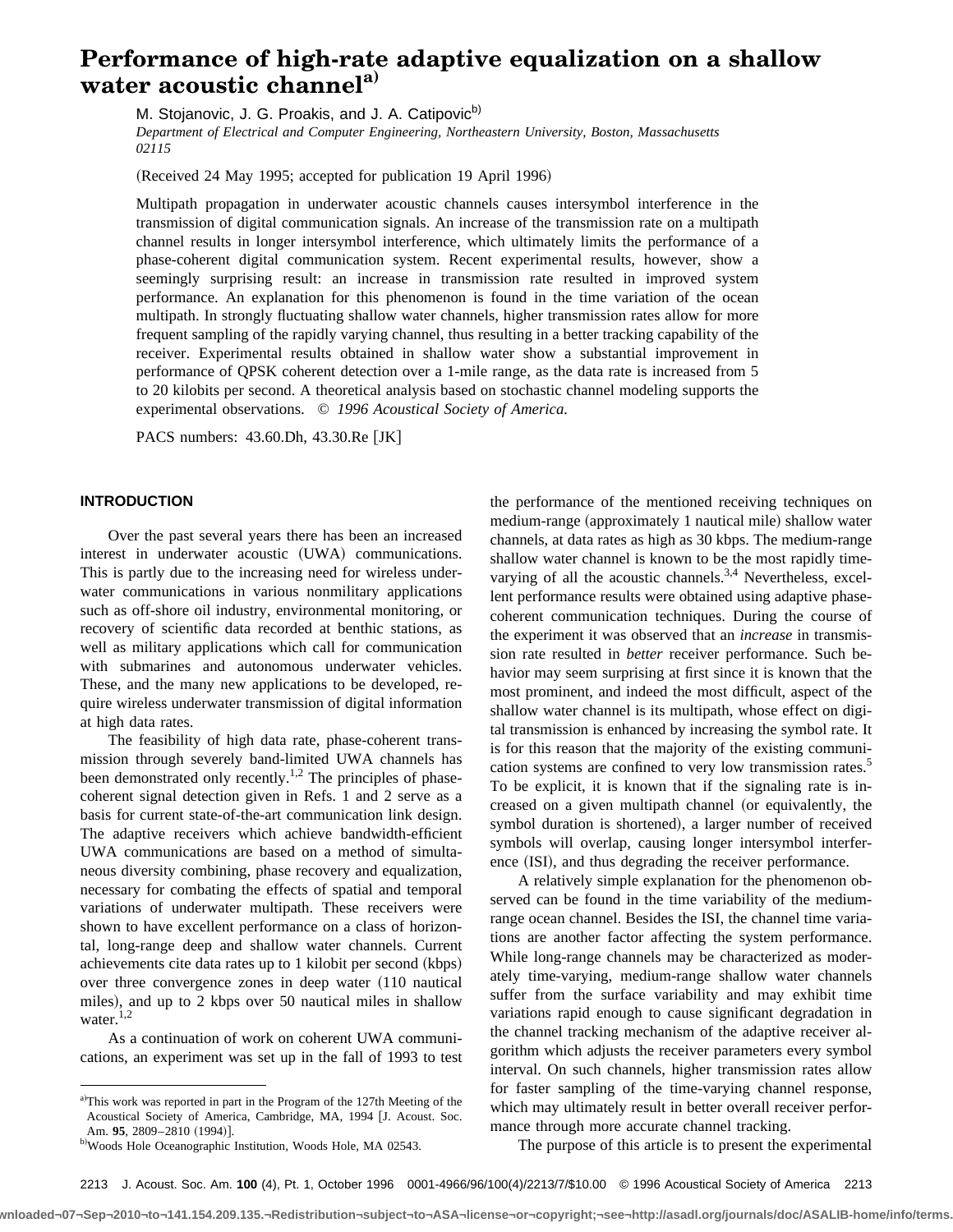

FIG. 1. Baseband system and channel model.

results which demonstrate that signaling at a higher rate can result in improved performance of an acoustic communication link, and to theoretically support this interesting phenomenon. The material is organized as follows. In Sec. I we overview the theoretical background which relates the performance of an adaptive equalizer to the time-variability of the channel, showing, for a particular case of a Rayleigh fading channel, the system tradeoffs that can lead to improved performance when the signaling rate increases. In Sec. II we present the experimental results that assert this fact, and in Sec. III we summarize the conclusions.

#### **I. THEORETICAL BACKGROUND**

The equivalent baseband channel and system model we are considering is shown in Fig. 1. The receiver employs a *K*-sensor array which provides spatial diversity. Each of the *K* propagation channels connecting the transmitter with the receiver array is modeled as a multipath channel. To simplify the mathematical treatment, in some of the available analyses a UWA communication channel is modeled as quasi-timeinvariant  $(e.g., Ref. 6)$ , and it is consequently assumed that the channel impulse response is perfectly known at the receiver. However, this is not the case in practice when the receiver adaptively estimates the channel response. As it will be shown, the errors in channel estimation, caused by the fact that the channel is time-varying, bear significant impact on the receiver performance. For a rapidly varying channel, the assumption of perfect knowledge of the channel response may lead to an overly optimistic performance estimate. Therefore, we model the UWA channel as a time-varying multipath channel. The impulse responses of the *K* channels at time *t* are given as  $\{c_k(\tau,t)\}_{k=1}^K$ , where  $\tau$  is the delay variable in which the multipath spread is measured.

The receiver structure is that of a multichannel decisionfeedback equalizer (DFE). The DFE is used in a variety of time-dispersive fading channels due to its low computational complexity and near-optimal performance.<sup>7</sup> In a multichannel configuration, it provides an efficient method for combating the severe ISI encountered in virtually all of the horizontal UWA channels.<sup>2</sup> Among these channels, which include both deep and shallow water channels, the medium-range shallow water channel is by far the most rapidly varying one. It is known that the critical issue for the equalizer performance in a rapidly varying channel is the tracking capability of the underlying adaptive algorithm. A standard algorithm that has been used for the adaptation of the equalizer coefficients is the RLS algorithm whose tracking properties are determined by the value of the forgetting factor which is used for exponential weighting of the past data. The sensitivity of the receiver performance to the time-variation of the channel is best illustrated in the case of a medium-range shallow water channel, where experimental results have shown that slightest changes in the value of the forgetting factor significantly affect the receiver performance.<sup>1</sup>

Although a vast body of literature has been devoted to the analysis of the multichannel equalizer performance, an assumption commonly made is that the receiver has perfect knowledge of the channel responses at all times. Among the first references on this subject is Ref. 7 where the performance of a multichannel DFE is analyzed for the case of a slowly varying troposcatter channel. Recently, a similar analysis was presented in Ref. 6 for a time-invariant UWA channel model. However, this assumption may not be appropriate for rapidly varying channels, such as medium-range channels, where the performance degradation due to channel estimation errors has to be taken into account. Thus, rather than assuming knowledge of the particular channel realization, we shall only assume knowledge of its statistical properties. Under such a constraint, we wish to characterize the performance of a multichannel DFE, showing its dependence on the channel dynamics.

An in-depth mathematical analysis of the multichannel DFE performance based on stochastic channel modeling when the channel is assumed to be Rayleigh fading is presented in Ref. 8. Below, we summarize the results of this analysis which support our experimental observations. The Rayleigh fading assumption in underwater acoustics is justified for the fully saturated medium-range channels.<sup>3,4</sup> As defined in Ref. 4, a saturated or strongly fluctuating channel is one in which the signal on each of the propagation macropaths, or rays, splits into a number of resolvable micro-paths. The condition of full saturation occurs when the randomly fluctuating micro-paths are uncorrelated, leading to statistical characterization of the signal traveling on this path as having a Rayleigh distributed envelope and a uniformly distributed phase. The amount of saturation of one channel can be related to its range and frequency, showing that a mediumrange high-frequency channel fits within the model of a fully saturated channel where the signal on each macro-path is subject to Rayleigh fading.<sup>3</sup>

For the model shown in Fig. 1, the DFE parameters are optimized using a minimum mean-squared error (MSE) criterion, subject to the constraint that only the sampled channel estimates and their covariance matrices are known. The parameters that need to be determined based on this knowledge are the tap weights of the feedforward equalizer filters and those of the feedback filter. There are *K* feedforward filters with the tap-weight vectors  $a_k$  operating on the sampled input signals (sampling is performed at twice the maximal signal frequency), and one feedback filter with the tap-weight vector **b** operating on the sequence of previously detected symbols. At the equalizer output, an estimate  $\hat{d}(n)$  of the transmitted data symbol  $d(n)$  is formed, based on which the transmitted data symbol  $d(n)$  is formed, based on which the<br>final symbol decision  $\tilde{d}(n)$  is made. The effect of erroneous previous decisions is neglected in the analysis, as its contri-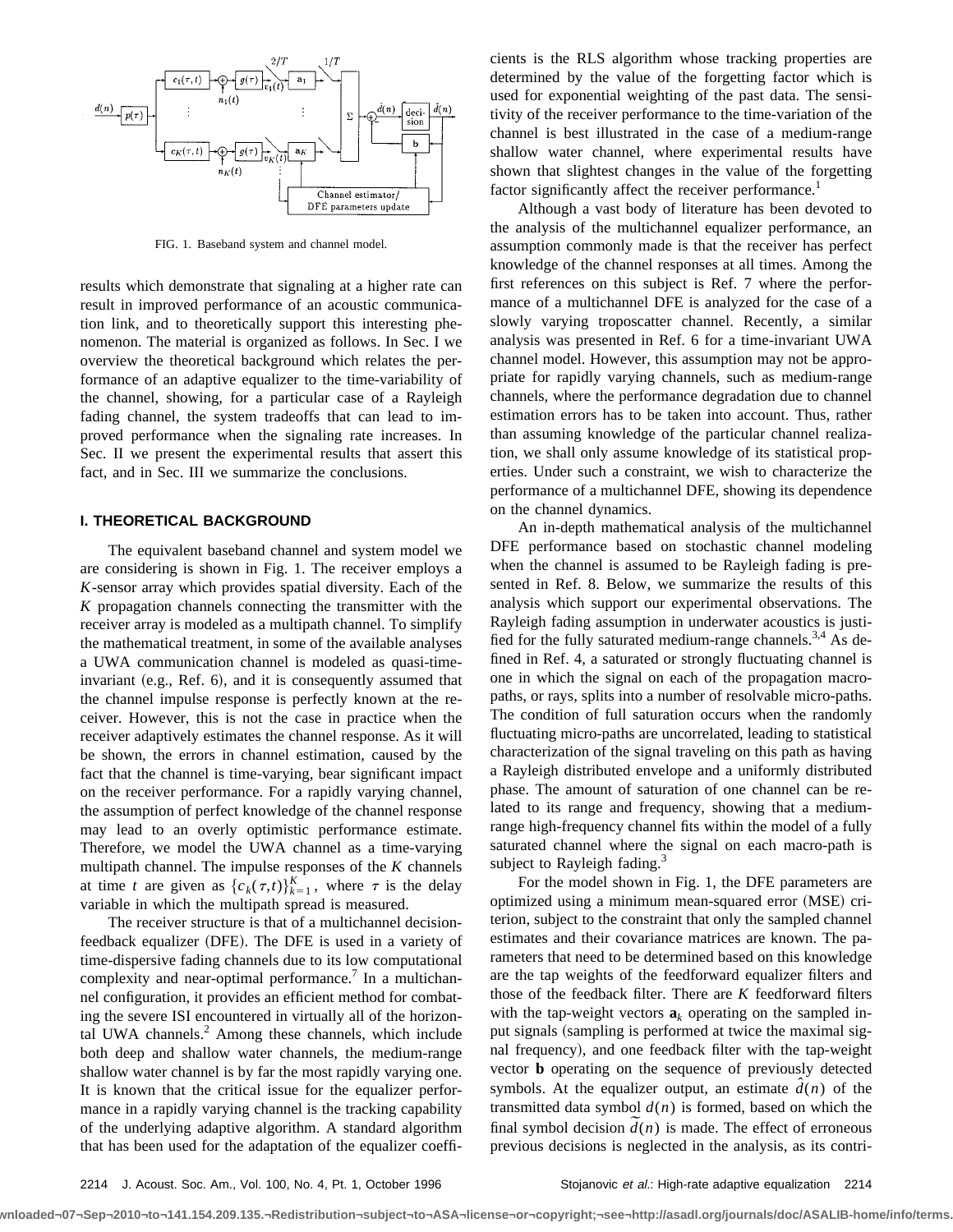bution is expected to be much smaller than that of the combined noise, residual ISI and channel estimation errors. It is, however, included in the experimental results presented in the following section.

The signal at the input to the *k*th equalizer branch is modeled as

$$
v_k(t) = \sum_n d(n)h_k(t - nT, t) + \nu_k(t)
$$
 (1)

where  $\{d(n)\}\$ is the sequence of M-ary data symbols transmitted every *T* seconds,  $h_k(\tau,t)$  is the overall impulse response of the *k*th channel including any transmitter filtering  $p(\tau)$  and receiver filtering  $g(\tau)$ , and  $v_k(t)$  is the additive Gaussian noise observed after receiver filtering. The input noise processes  $\{n_k(t)\}\$ are assumed to be independent white Gaussian processes. For such a model of the input signal, the optimal (in the MSE sense) values of the equalizer tap vectors are a function of the sampled channel response vectors **. When the channel is not known, the filter tap weights** are determined from the channel estimates  $\hat{\mathbf{h}}_k(n)$ , which are obtained adaptively on-line, based on the observation of the input signal and the recovered data symbols.

For many practical estimation methods that may be employed, including the MSE estimator, the channel estimates are unbiased and orthogonal to the channel estimation errors  $\mathbf{\varepsilon}_k(n) = \mathbf{h}_k(n) - \hat{\mathbf{h}}_k(n)$ . Under such conditions, the optimal equalizer parameters are shown to depend on the channel estimate in a similar way in which the conventional equalizer parameters depend on the true value of the channel response. However, the MSE between the true and the estimated data symbol,

$$
MSE = E\{|d(n) - \hat{d}(n)|^2\},
$$
 (2)

is now increased. In the absence of estimation errors, the factors degrading performance are the input noise and the residual ISI.<sup>7</sup> When the process of channel estimation is not perfect, the equivalent signal power, represented by the sampled channel covariance matrix, is reduced by the covariance of the channel estimation error. At the same time, the equivalent noise covariance, represented by the covariance of thermal noise, is increased by the covariance of the channel estimation errors which propagate through the feedback filter.<sup>8</sup>

When the channel is Rayleigh fading, the probability of bit error which characterizes receiver performance can be obtained in closed form. It depends on the value of the channel estimation error covariance. To specify this value, we must focus on a particular channel estimation technique. We accordingly consider a Rayleigh fading process described by a Gauss–Markov model. The model parameters determine the channel autocorrelation properties, and therefore its covariance and the rate of time variation. The model parameters can be measured at the receiver, and we focus on the best case when these parameters are perfectly known. Although not true, this assumption is far more realistic than the assumption of a completely known channel. When the model parameters are known, they can be used to realize the channel estimator as the Kalman filter, which is the optimal estimator for the case of white input noise. Consequently, the



FIG. 2. Single-channel and dual diversity QPSK performance.

performance of the receiver which uses Kalman filtering for channel estimation may be regarded as a bound on the performance of other, less complex receiver algorithms which are more frequently used in practice. In particular, one such algorithm is the RLS algorithm for which the experimental results will be presented.

In the simplest case of a first-order model, with independent diversity channels, the time-variation of the channel is modeled as

$$
c_k(\tau, t+T) = fc_k(\tau, t) + \xi_k(t),\tag{3}
$$

where  $\xi_k(t)$  is the Gaussian process noise. The fading process is specified by the parameter *f* which represents the value of the channel autocorrelation function at a delay of one symbol interval. The parameter *f* is related to the bandwidth  $\omega_d$  of the Doppler power spectrum as

$$
f = e^{-\omega_d T}.\tag{4}
$$

Figures 2 and 3 summarize the theoretical performance results for QPSK signaling when the data symbols take values  $d(n) = \pm 1 \pm j$  with equal probability. These bit error probability curves are calculated for the case when each of independent diversity channels contains two independently fading propagation paths of equal energy. The transmitter and receiver filter are taken to have rectangular impulse responses of duration *T*.

In Fig. 2 the probability of a bit error is shown as a function of the input SNR per bit,  $E_b/N_0$ , where  $E_b$  is the energy per bit and  $N_0$  is the power spectral density of the input noise processes  $n_k(t)$ . Shown are the curves for singleand dual-channel reception, with the normalized fading rate  $\omega_d T$  as the parameter. The solid curve corresponds to the reference case of perfect estimation. As the fading rate increases, the degradation from the reference curve increases. Even as the noise vanishes, a constant, nonzero value of the

**Downloaded¬07¬Sep¬2010¬to¬141.154.209.135.¬Redistribution¬subject¬to¬ASA¬license¬or¬copyright;¬see¬http://asadl.org/journals/doc/ASALIB-home/info/terms.jsp**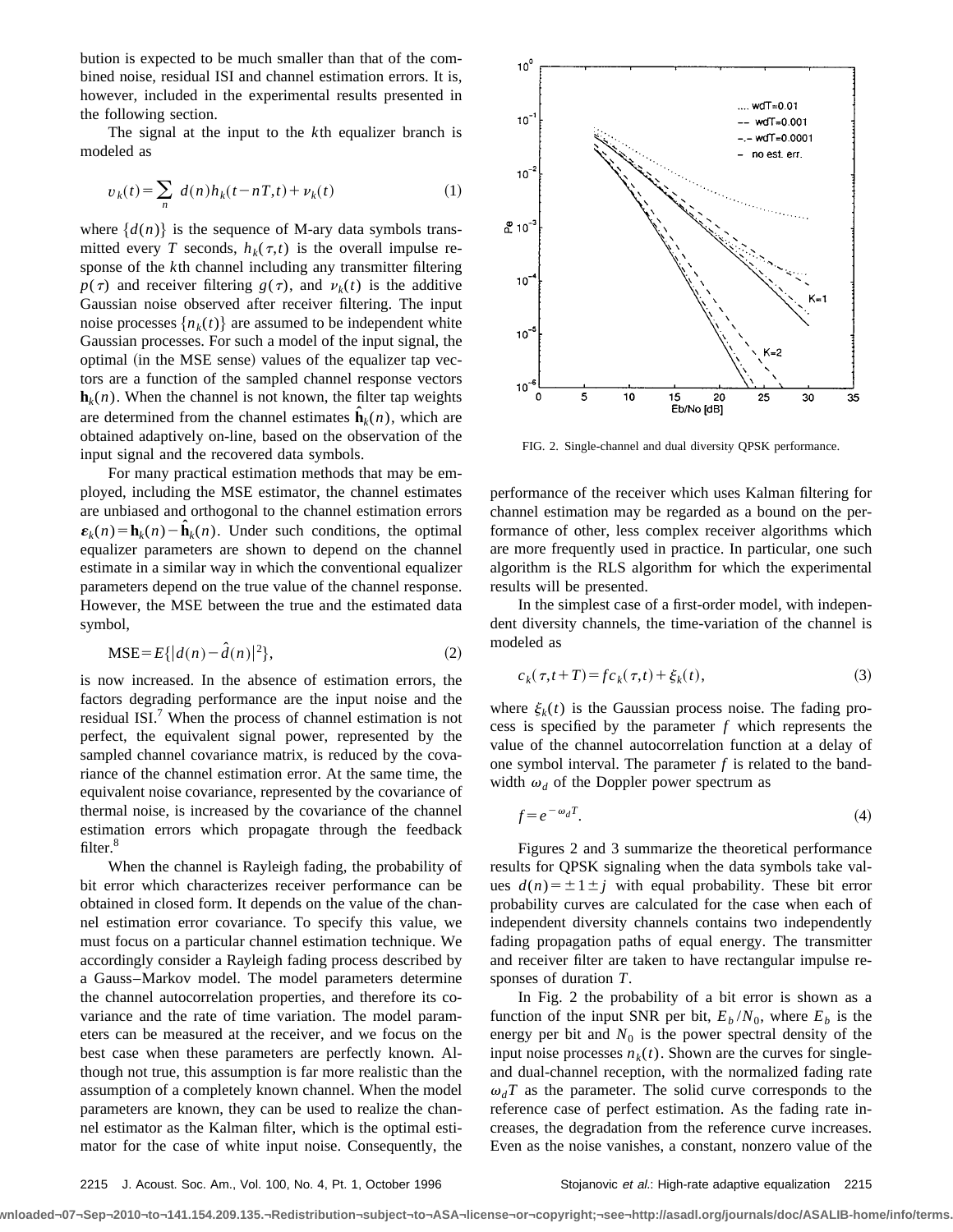

FIG. 3. Single-channel QPSK performance as a function of fading rate. FIG. 4. Single-channel QPSK performance for varying symbol rates.

error probability remains, which is a consequence of imperfect channel tracking caused solely by the time-variations of the channel.

In Fig. 3, the error probability is illustrated as a function of the quantity  $(1-f)$ , with input SNR as the parameter. For all practical values of fading rate,  $1-f \approx \omega_d T$ . As it can be expected, at a given value of SNR the performance degrades, i.e., the probability of error increases as the fading becomes faster. Even when the thermal noise is not present, performance is limited at finite values of  $\omega_d T$ . The solid line represents this limiting or saturation level of the error probability. At high fading rates  $(\omega_d T > 10^{-2}$  in this example) estimation errors are seen to represent a major cause for the DFE performance degradation.

From the above considerations we see that the receiver performance on any given channel is determined by the value of the fading rate  $\omega_d$ , normalized by the signaling rate 1/*T*. Let us consider, in the light of such a conclusion, what happens if the signaling rate is increased on a given multipath channel specified by the fading rate  $\omega_d$ . If we increase the signaling rate  $1/T$ , the normalized fading rate  $\omega_d T$  becomes lower, which effectively reduces the estimation error penalty and results in improved performance. At the same time, however, the multipath spread, as measured in symbol intervals, becomes longer, resulting in an increase in the residual ISI penalty. This point is illustrated in Fig. 4 which shows a set of bit error probability curves as a function of SNR, with symbol rate as a parameter. In this example, the channel spreading factor is fixed at  $\omega_d T_m = 0.005$ , while the signaling rate is changed. Initially, the performance improves with an increase in the signaling rate from  $R=0.25/T_m$  to  $R=0.75/T_m$ , as the effective, normalized fading rate decreases. However, by further increasing the symbol rate to  $R=1/T_m$ , the effect of residual ISI becomes dominant, causing the performance to deteriorate. Hence, there exists a tradeoff in choosing the signaling rate for a given time-



varying multipath channel. In other words, there exists an optimal value of the signaling rate which results in the least deteriorating effect of combined estimation error and residual ISI penalty. Only if the channel were time-invariant would it be best to choose a low data rate, since it results in least ISI. If the channel is time-varying, this is no longer the case, because signaling at a higher rate allows us to observe the channel more frequently, and thus perform more accurate channel tracking. A general quantitative procedure for selecting the signaling rate to be used on a given channel would consist of two steps. In the first step, extensive measurements would be used to obtain a statistical channel model. For the so-obtained model, characterized by the Doppler spread  $\omega_d$ and the multipath spread  $T_m$ , the bit error probability would then be calculated for varying values of the symbol duration *T*. Finally, the selection of the data rate would be made for the available SNR.

Further studies of the multichannel DFE performance on a Rayleigh fading channel also revealed the following conclusions which we only state briefly since their mathematical treatment is beyond the scope of this article. Although the use of diversity greatly improves the performance and reduces the residual ISI penalty, it increases the overall estimation error penalty, which can be easily understood from the fact that each independent diversity branch introduces new estimation errors, uncorrelated with those of other branches. Also, it can be shown that the higher level M-PSK modulation schemes are more sensitive to the channel dynamics, i.e., they suffer higher performance degradation than the binary PSK scheme on the same channel.<sup>8</sup>

The theoretical considerations summarized above support the experimental results obtained on a medium-range channel, which we now describe.

## **II. EXPERIMENTAL RESULTS**

The medium-range experiment was a part of the highrate coherent acoustic telemetry demonstration conducted at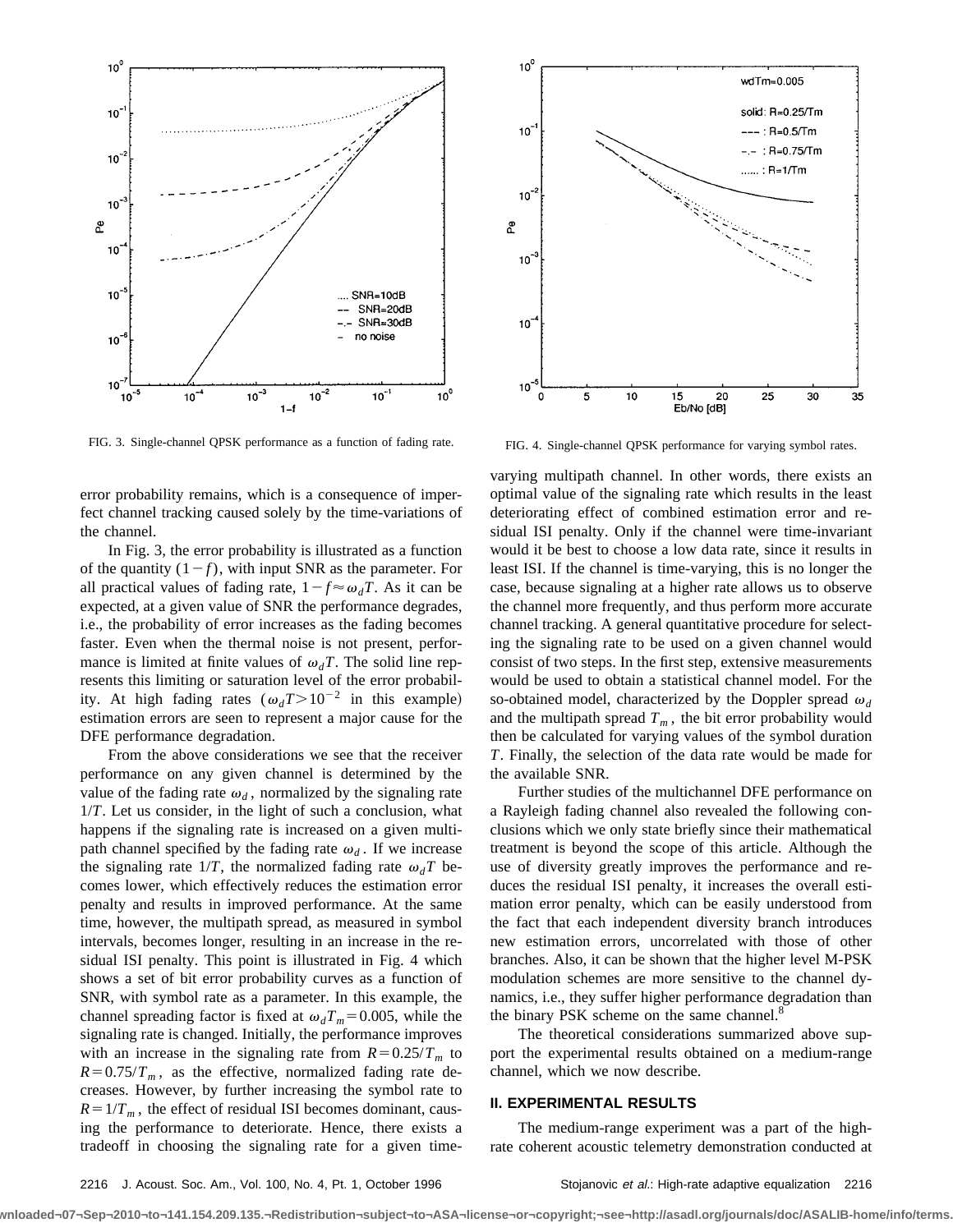Channel estimates (RLS)



FIG. 5. Ensemble of channel responses.

the Woods Hole Oceanographic Institution during October 1993. The shallow water channel of the Woods Hole harbor exhibits a long and rapidly time-varying multipath structure. The range of transmission across this channel was approximately one nautical mile in the water depth of about six feet. The carrier frequency of 15 kHz was used with the nominal transducer bandwidth of 10–20 kHz. Three omnidirectional hydrophones (one near the bottom and two near the surface) served as receiving elements. The QPSK signals were derived from pseudo-noise binary sequences shaped by a raised-cosine transmitter filter with roll-off factor 0.5. The signals were transmitted at rates of 2.5, 5, 7.5, and 10 kilosymbols per second (ksps).

Figure 5 shows a representative set of channel responses  $h(\tau,t)$ , observed at one of the receiving elements over a period of 0.4 s. This shallow water channel can be assumed to be limited to a duration of 10 ms, which, depending on the signaling rate used, corresponds to 25 to 100 symbol intervals. The coherence time of the channel was estimated to be on the order of 0.1 s to 1 s, resulting in the equivalent Doppler bandwidth less than 10 Hz. At the signaling rates of 2.5–10 ksps, the equivalent normalized fading rates would be on the order of  $4 \cdot 10^{-3} - 10^{-3}$ , which is significant enough to cause a noticeable performance degradation. The impulse response of the channel usually consisted of two significant arrivals of comparable energy, accompanied by a multitude of low-energy arrivals.

Performance results are summarized in Figs. 6 and 7. Each plot in these figures represents the scatter diagram of the estimated QPSK data symbols  $\hat{d}(n)$  on which the decisions are performed (see Fig. 1). These results correspond to the decision-directed mode of operation. The amount of dispersion around the center points  $\pm 1 \pm j$  is proportional to the mean-squared error in data detection which determines the quality of performance. Listed by the side of each plot are the corresponding receiver parameters. *N* and *M* denote the number of feedforward and feedback filter tap weights, respectively. The receiver tracking parameters are the forget-



FIG. 6. Receiver performance in single-channel configuration.

ting factor of the RLS algorithm  $(f.f.)$ , and the phase tracking constants,  $K_{f_{1,2}}$  (details of receiver design are given in Ref. 2). There was a total of 2000 symbols transmitted in each example. Note that in order to perform a fair comparison, at each signaling rate the equalizer has a different number of taps chosen so as to span the same amount of time, corresponding to the channel multipath spread. Shown in Fig. 6 are the results of single-channel  $(K=1)$  performance, and shown in Fig. 7 are the results of  $K=3$  channel diversity reception. Going from the top to the bottom in each figure, the data rate increases from 2.5 ksps to 10 ksps. Indicated by the side of each scatter plot is the estimated probability of error  $P_e$ , obtained as the ratio of the number of erroneous symbols to the total number of symbols transmitted.

As the data rate is increased, we observe a dramatic improvement in performance in both the single-channel and the 3-channel receiver configurations, as the data estimates cluster more closely around their ideal locations. By far the best performance was obtained at the highest signaling rate used, i.e., at 10 ksps, or equivalently, 20 kbps. In each instance, a low-pass filter with a cutoff frequency 1/*T* was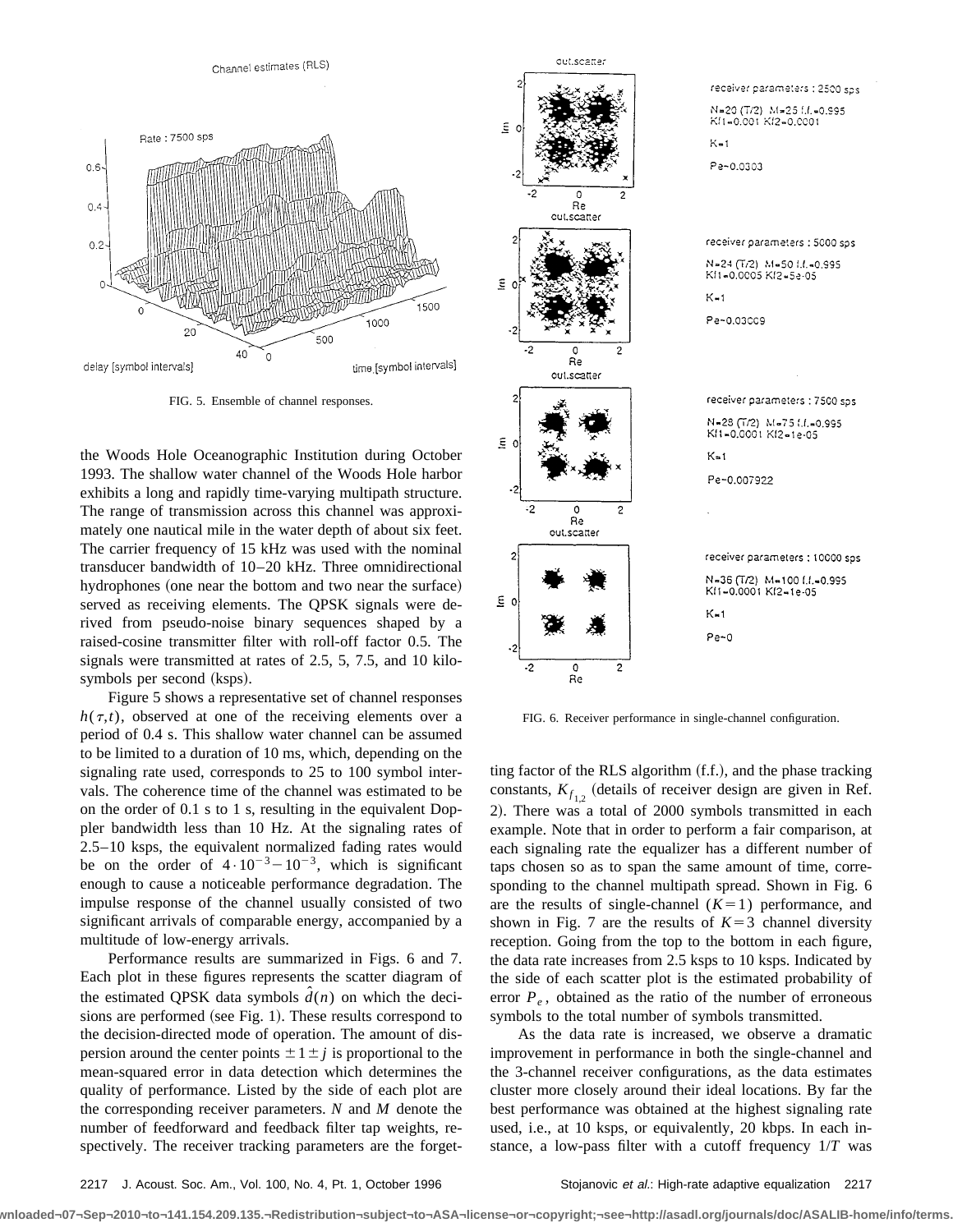

FIG. 7. Receiver performance in 3-channel configuration.

employed at the receiver front-end to limit the noise power. Note that for higher data rates *more* noise is passed to the equalizer. Hence, we explain the performance improvement by the fact that as the rate is increased, the changes in the channel, observed by an adaptive receiver on a symbol-tosymbol scale appear slower, providing for better channel tracking. In terms of the analysis presented in the previous section, changes of the symbol rate result in the changes of the *normalized* Doppler spread,  $\omega_d T$ , which was shown to be the figure of merit in determining the system performance.

In the single-channel configuration, signaling at the lowest rate of 2.5 ksps results in an unacceptable performance. However, by increasing the rate, the performance gradually improves, and at 10 ksps we observe a satisfactory performance. In the multichannel configuration, performance in general is greatly improved. Here, as well as in the singlechannel configuration, it is clearly observed that as the signaling rate increases, the performance improves. At 2.5 ksps diversity helps to overcome the poor performance of the single-channel receiver, resulting in good quality data. At 10 ksps, the performance of the multichannel receiver is excellent. An additional advantage gained by increasing the data rate is a considerable reduction in the sensitivity of the performance to the choice of the receiver tracking parameters.

Unfortunately, at the signaling rate of 10 ksps the transducer bandwidth limit was reached, and we were not able to investigate the performance at signaling rates higher than this. We expect that by further increasing the data rate, a region in which the ISI penalty begins to dominate would be reached, and the receiver performance would start to degrade. At 10 ksps the ISI span is already very large and requires a feedback filter with 100 taps. Nevertheless, the DFE still successfully copes with this ISI. At the same time, it takes full advantage of the fine channel sampling and multipath resolution resulting from signaling at a high rate of 10 ksps.

From the above results we may conclude that although signaling at high rates causes the ISI to contaminate a large number of the received data symbols, one should not seek the solution to this problem by confining the signaling rates to low values. To deal with the multipath problem, previous generations of high-rate UWA communication systems have resorted to multichannel signaling, where the available frequency band is divided into many narrow bands, in each of which a very low-rate signal is transmitted. In this way, each of the sub-channels can be regarded as free of multipath, thus eliminating the need for equalization. An example of such a system is the 64-FSK system described in Ref. 5. However, we have seen that in coherent systems signaling at low rates implies greater penalty caused by imperfect channel estimation.

An alternative solution to the multipath problem is the broadband signaling method presented which uses equalization to combat the effects of multipath. The fact that UWA communications are generally confined to low frequencies allows for the implementation of complex receiver algorithms. Therefore, by employing a powerful equalization method, the receiver will be able to suppress the unwanted multipath effects. At the same time, it will gain an additional advantage of fast channel sampling which enables channel tracking much better than that of a narrow-band system. Hence, although the multipath represents a major problem in UWA communications, better performance of an adaptive equalizer can be achieved by using higher signaling rates in a shallow water channel. This phenomenon is explained by the fact that increasing the signaling rate effectively decreases the normalized Doppler spread of the channel, thus reducing the penalty caused by imperfect channel tracking.

#### **III. SUMMARY AND CONCLUSIONS**

It is commonly assumed that in order to overcome the effects of multipath, the transmission rate used on a shallow water channel should be kept at low values. In doing so, the implications which a low-rate signaling method bears on the problem of tracking the time-varying channel are often neglected.

The performance of an adaptive receiver on a rapidly varying channel heavily depends on the quality of the available channel estimate. Theoretical considerations described in this article support this fact by showing that higher chan-